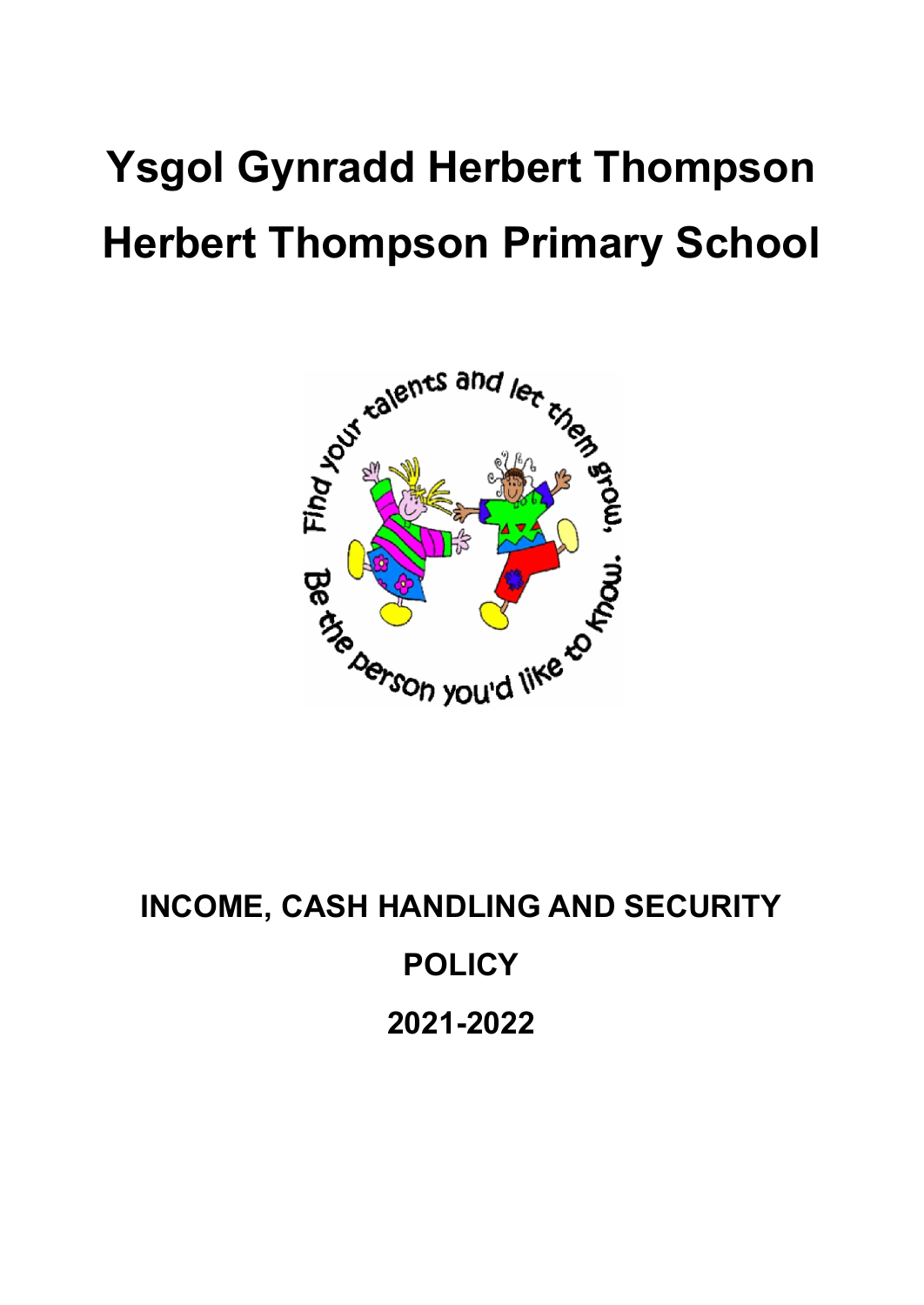#### **INCOME, CASH HANDLING AND SECURITY**

1.1 It is important that there are effective income collection systems to ensure that all income due is identified, collected, receipted and banked properly. It is preferable to obtain income in advance of supplying goods or services as this improves the School's cash flow and also avoids the time and cost of administering debts. This policy should be used alongside the School's Financial Regulations Policy, the Authority List and the Gifts and Hospitality Policy.

## **2. SCOPE**

2.1 This procedure should be followed by all staff responsible for collecting, receipting and banking of income. Any alternate system must be discussed with the Audit & Risk Manager.

#### **3. Key Controls for income are:**

- 3.1 All income due to the School is identified and charged correctly, in accordance with an approved charging policy, which is regularly reviewed;
- 3.2 All income is collected from the correct person, at the right time, using the correct procedures and the appropriate stationery;
- 3.3 All money received by an officer on behalf of the School is properly recorded and promptly banked;

Page 2





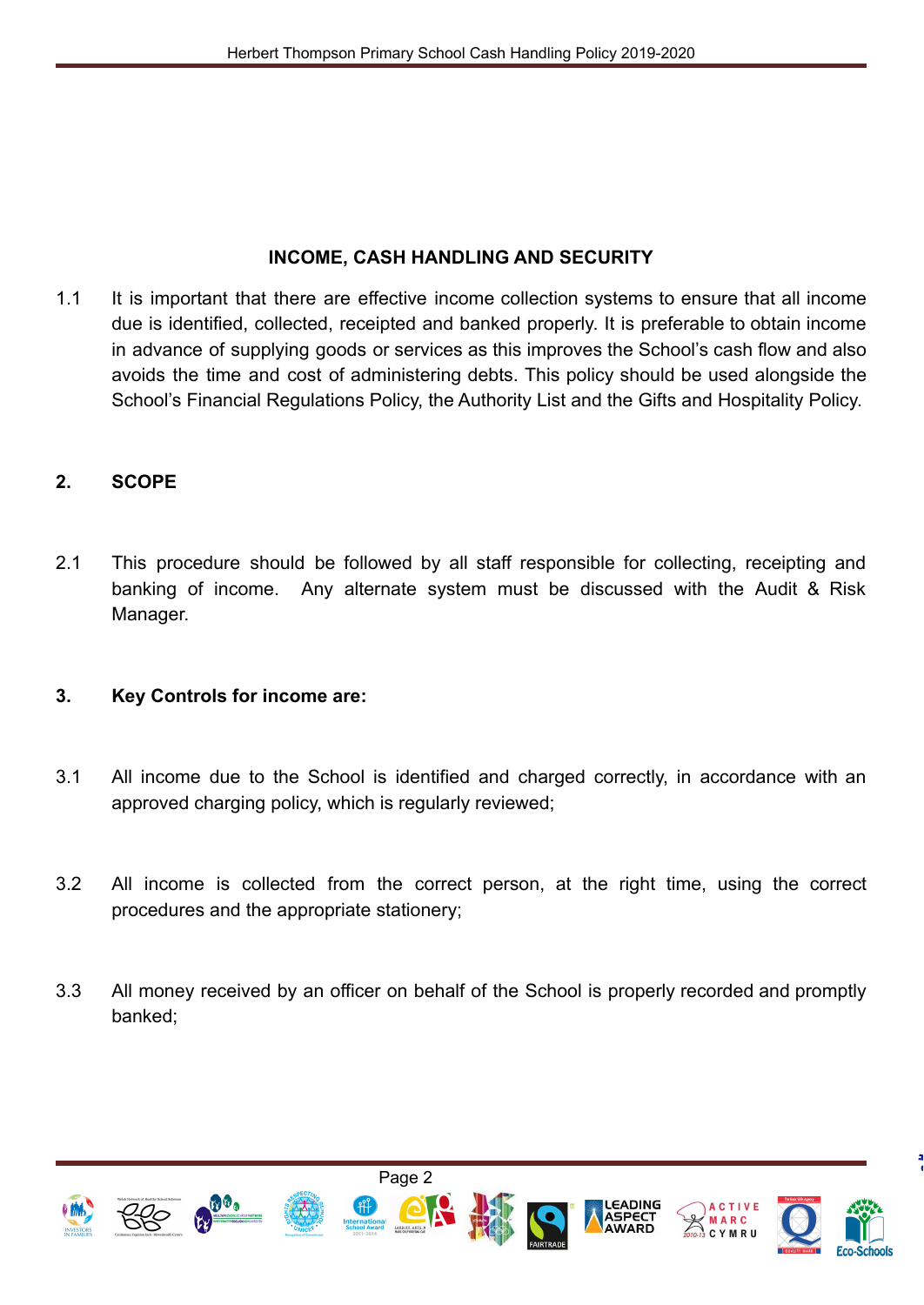- 3.4 The responsibility for cash collection should be separated from, that for identifying the amount due, and that for reconciling the amount due to the amount received;
- 3.5 Effective action is taken to pursue non-payment.
- 3.6 Formal approval for debt write-off is obtained from the Local Authority.
- 3.7 Appropriate write-off action is taken within defined timescales;
- 3.8 Appropriate accounting adjustments are made following write-off action;
- 3.9 All appropriate income documents are retained and stored for the defined period;
- 3.10 Money collected and deposited is reconciled to the bank account by a person who is not involved in the collection or banking process.

#### **4. Collection and receipting**

- 4.1 Reception areas and back offices, where money may be taken for counting, must be secure, with restricted access.
- 4.2 All establishments must have adequate systems for receipting income and use official receipts for this purpose. Where it is considered impractical to issue receipts, alternative arrangements must ensure accountability and a clear audit trail. Official receipt books are used and receipts issued when income received.

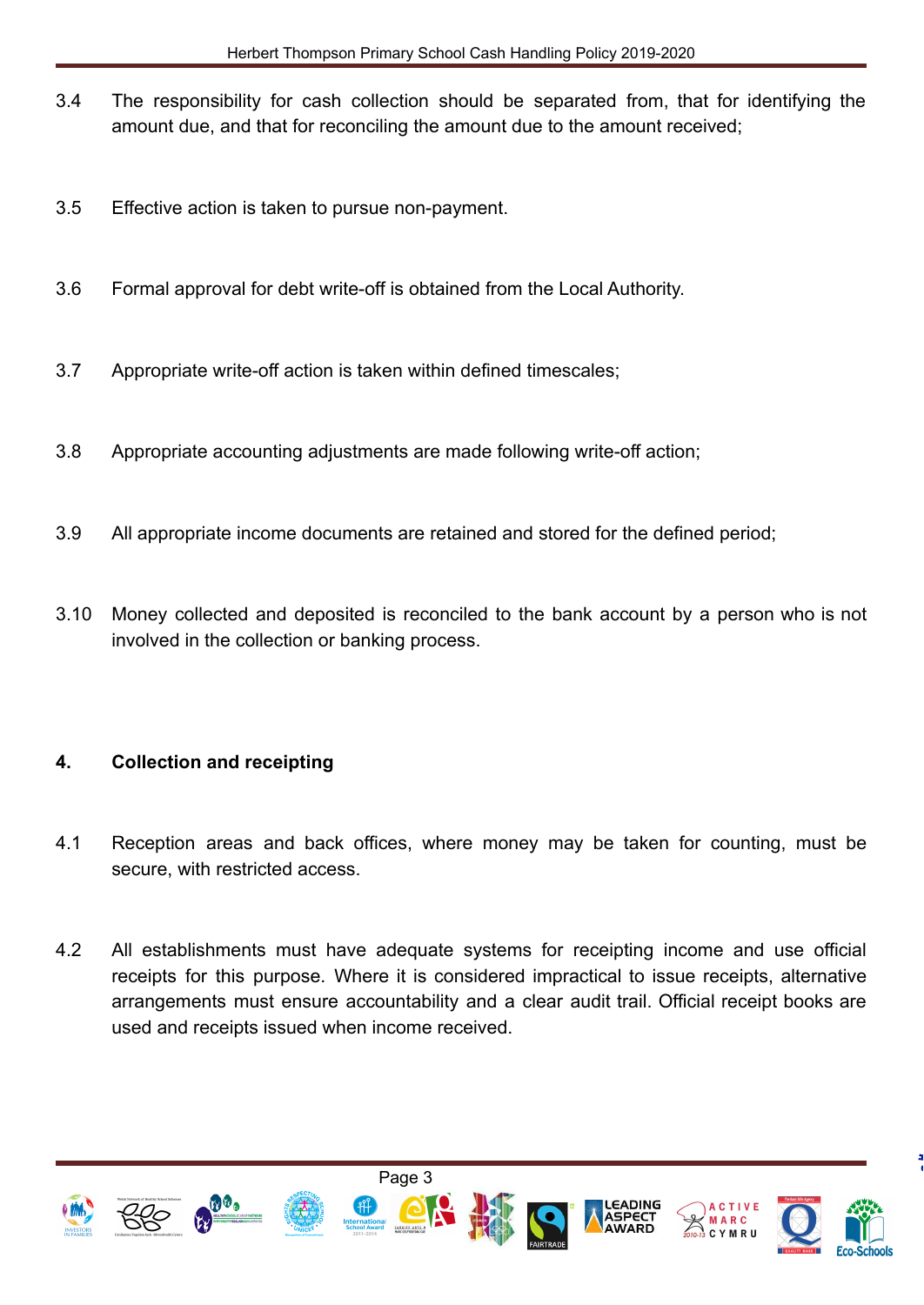- 4.3 All receipt books should be held securely at all times and only authorised members of staff should be allowed to issue receipts.
- 4.4 All receipts must be issued consecutively and adequately accounted for when banked. If a receipt is issued in error, where possible the original receipt should be retained and the copy in the receipt book marked with the reason for error and signed by the authorising officer.
- 4.5 Where cash registers are used standard control procedures must be adopted for dealing with reconciling income, voids, refunds and deposits. These will be outlined in service area work instructions.

## **5. Division of duties**

- 5.1 At least two people must be involved in the collection, checking, recording and banking of income. The person completing the paying in slip must be different from the person entering the banking into Cash Flow.
- 5.2 Reconciliation of income at the end of the day should involve two members of staff. Where this is not practical, another person must carry out an independent check. Where two members of staff are involved in checking income both should sign the appropriate records to evidence this.

#### **6. Sources of income**

6.1 Where practical, all post received should be opened by two members of staff. Any cash or cheques received should be entered into a postal remittance register or an official receipt book. In exceptional circumstances, one officer can handle postal remittances, but this requires Chief Officer approval and Internal Audit should be advised of this. If the sender does not require a receipt, the top copy of the receipt should be retained in the receipt book.

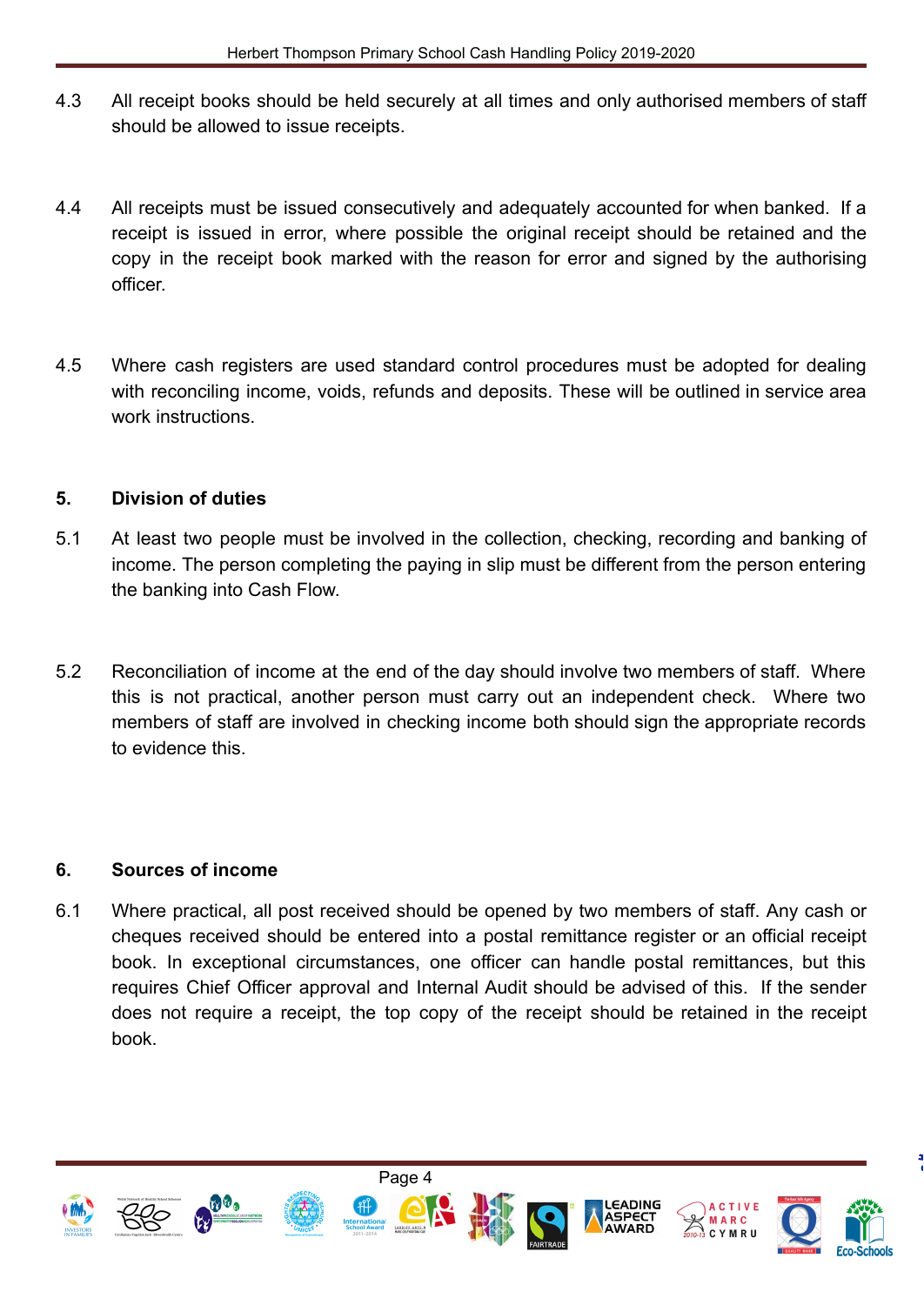6.2 Cheques should be made payable to Herbert Thompson Primary School and when received should be immediately endorsed with the establishment's name so that any unpaid 'refer to drawer' cheques can be easily identified.

- 6.3 Income for any private telephone calls should be collected and banked in the normal manner.
- 6.4 Receipts should be issued for all donations received. Office staff should record the receipt number on the letter/note accompanying the donation.

# **7. Documentation and accountability**

.

- 7.1 It is important that there is adequate documentation to demonstrate full accountability and provide a clear auditable trail from the time income is collected and receipted, until it is banked.
- 7.2 All financial records should be completed in ink to ensure that they are of a permanent nature. Correction fluid should not be used and any errors made should be neatly crossed through and amended.
- 7.3 There needs to be adequate reconciliation of income collected to tickets, receipts or cash register prints prior to banking, to ensure all income is properly accounted for. All income received must be banked intact unless specific approval is granted by the Audit and Risk Manager.









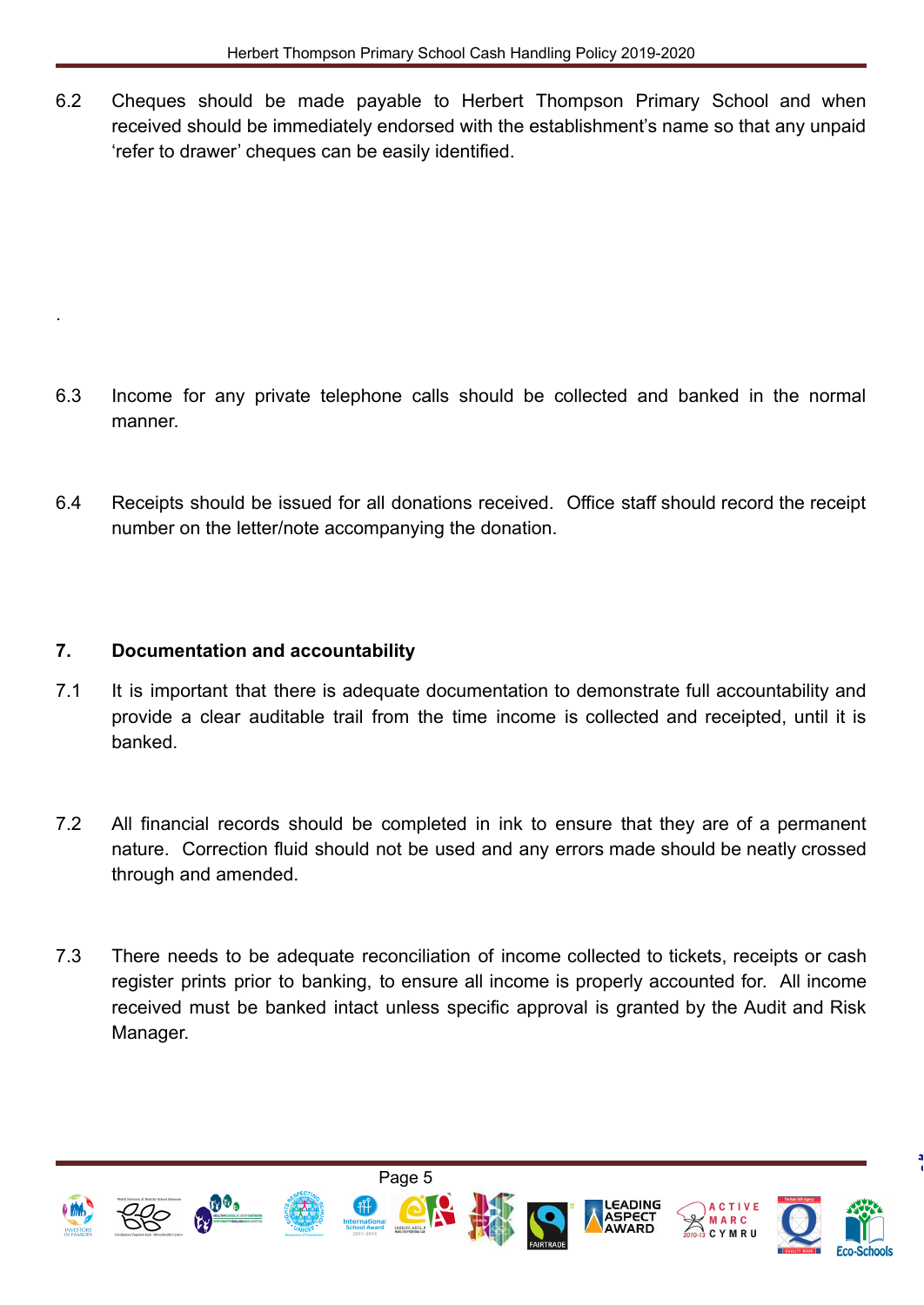7.4 To ensure accountability and protect the interest of those staff involved, when income is transferred from one person to another there needs to be adequate evidence of this. This may be by way of official receipt or a record maintained detailing the following details: amount transferred, date of transfer and the signatures of the two persons concerned.

# **8. Cash handling and security**

- 8.1 Each establishment should have suitable arrangements in place for securing cash and cheques e.g. a safe appropriate to its needs.
- 8.2 There must be limited access to safes and locked receptacles. Only nominated staff should have access to keys and these should be regularly reviewed. A register of key holders and transfers of keys between staff must also be maintained. Keys to safes and locked receptacles should be held securely at all times. Keys should be kept on an officer's person or held securely in another Council property. Keys held on the premises used to facilitate thefts will nullify any insurance claims. The Council's insurance policy stipulates that there must be forced entry for a claim to be successful and is subject to a £100 excess for each incident. If keys are lost, this must be reported immediately to a Line Manager and steps taken to secure the safe/receptacle contents.
- 8.3 Where all income, valuables or client's property (including cash) are kept in a safe, a safe contents register should be maintained for items added or removed from the safe. The register should be stored securely, separate to the safe.
- 8.4 Any unofficial fund or personal items held in the safe should be kept separate from Council income or property. Depositors should be informed that the Council will not be held liable for any loss of personal property.
- 8.5 Maximum limits for cash holdings should be in accordance with those agreed by the Council's insurers. Cash/cheques held in a safe are insured up to £1,000 and in a locked drawer up to £250. Above this the Council's insurers need details of the safe to provide figures of the maximum cash holding limit. A standard form to record these details is available from the Insurance Section.



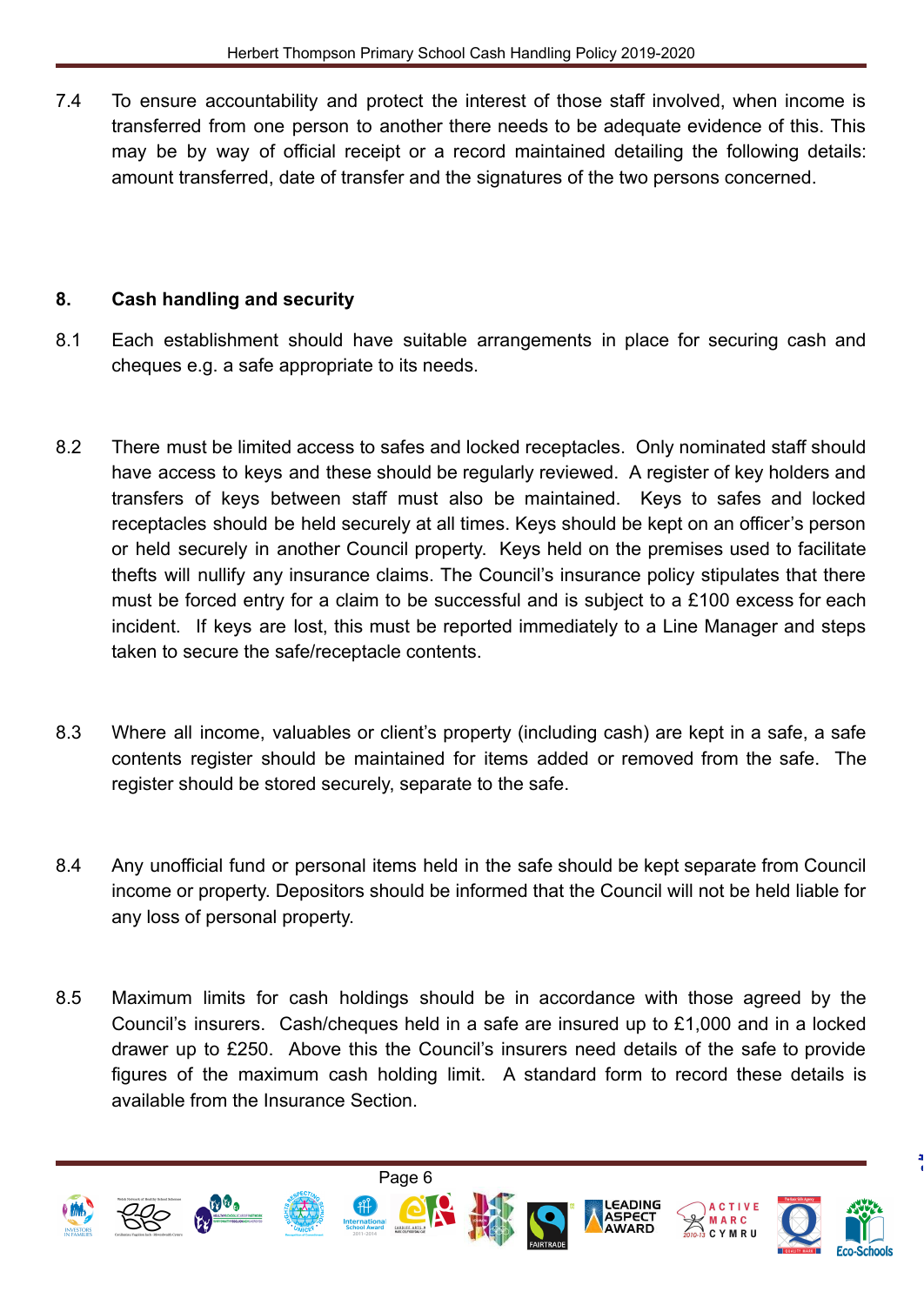- 8.6 All cash/cheques received should be immediately stored in a safe place or in an approved locked receptacle/safe. The keys to the receptacle/safe should be kept on the person responsible for the income or persons nominated to have access to the key. Unofficial fund money/records kept in the receptacle/safe must be kept separate from Council income. Security seals (where used) should be kept locked in the receptacle/safe with only authorised staff having access to these.
- 8.7 All income received should be banked promptly with the appropriate details recorded in the bank paying in books and the supplementary cheque listing books. Paying in books and supplementary cheque listing books are available from Financial Services – Service Accountancy, Control Team.
- 8.8 Regulations require a record of all cheques paid in to the bank to be listed and referenced to the debt to which they relate. The person undertaking the bankings should not be the same person who collected and receipted the income. Banking should be undertaken on a regular basis, at least weekly.
- 8.9 Where staff take their cash/cheques to the bank there are obvious risks that management need to try and minimise, both in the interests of the individual and the authority. Reducing exposure of personnel to attack and injury is paramount when carrying money.

# **9. Independent Verification**

.

9.1 Income records maintained by the establishment should be periodically examined by an independent member of staff not involved with the system to ensure that all income due has been received and banked. After examination, the records should be signed and dated as evidence of verification.